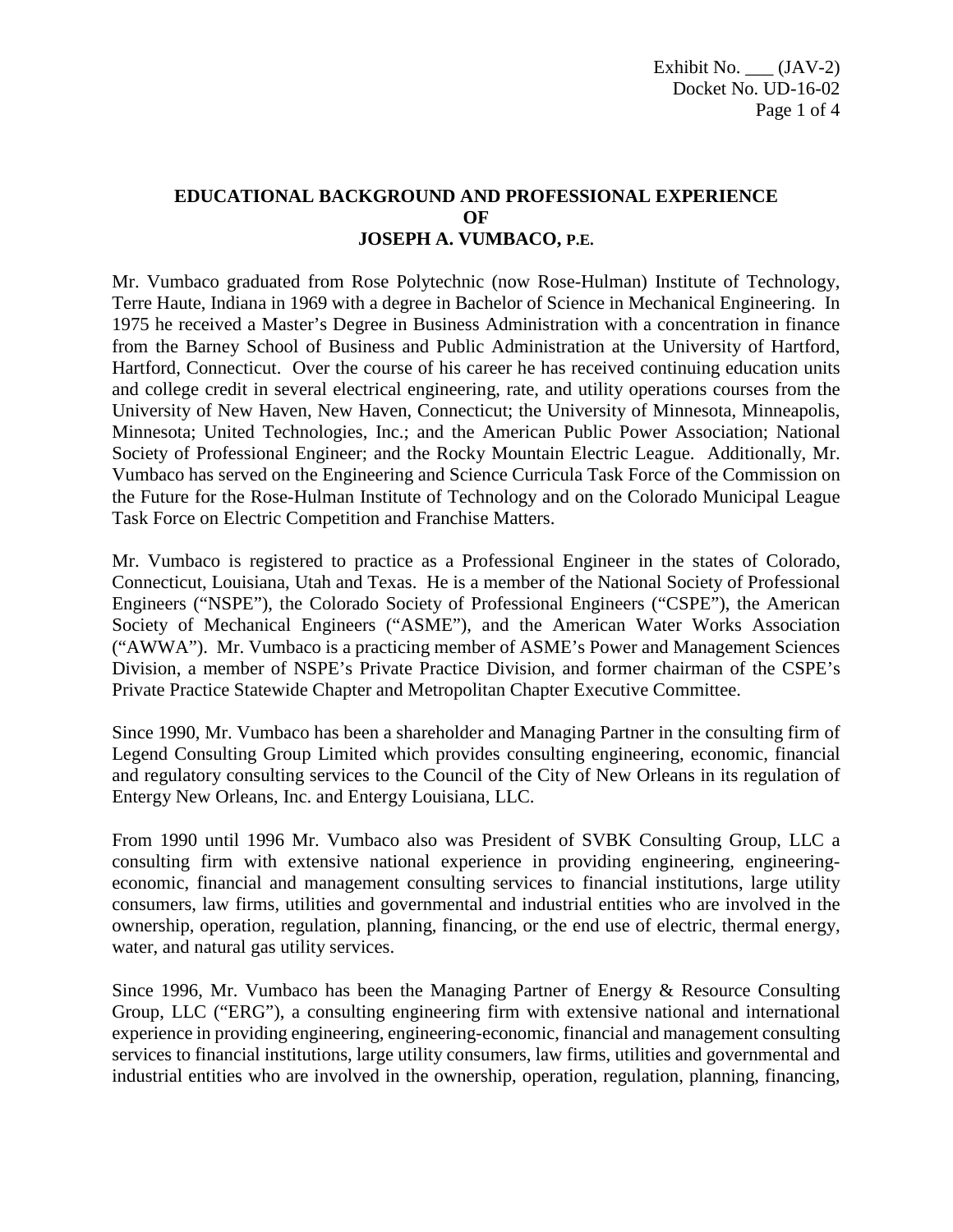or the end use of electric, thermal energy, water, and natural gas utility services. In his role as Managing Partner of ERG he has been actively engaged in the performance and development of feasibility analyses, negotiation, and implementation plans for utility acquisitions and sales. He has participated in, and directed the preparation of, financial feasibility analyses and reports, financing programs and feasibility studies associated with utility revenue bond and non-recourse project financing in the energy field; supply- and demand-side studies and reports; transmission access and supply contract negotiations; and the drafting of the necessary financing, supply side, joint ownership, and transmission agreements for projects in the utility industry. He has also been responsible for providing engineering assistance to several Fortune 500 industrial clients in the development of competitive RFPs for energy service and the selection and negotiation of electric service and energy service arrangements.

From 1981 - 1990, Mr. Vumbaco was associated with R.W. Beck and Associates (now SAIC) for eight and one-half years, the last four as a General Partner and Manager of that Firm's Denver Regional Office. While at R.W. Beck he was responsible for the conduct of the day-to-day operations of the Denver office and the direction and prosecution of all of the engagements on behalf of that firm in the geographic region served by the Denver Regional Office. During his tenure at R.W. Beck and Associates, Mr. Vumbaco was directly involved in prosecuting management consulting, engineering and engineering-economic assignments relating to supplyside planning, acquisitions and mergers of utility properties, combined utility system cost of service and rate design studies, non-recourse project financing, litigation support and settlement negotiations, utility revenue bond financings, contract development and negotiations for electric system interconnections and transmission service, project development, and joint ownership agreements for utility and industrial clients of the firm.

For the period of 1971 through 1981, Mr. Vumbaco was involved in the management, engineering and operations of municipal electric, gas, steam and water systems. From September, 1976 through November, 1981 he was the General Manager and Chief Engineer of the Hibbing Public Utilities Commission, Hibbing, Minnesota. He was responsible to a three-member Public Utilities Commission for the management, operations, maintenance and engineering associated with the planning, administration and operation of the combined utility power production, electric, water, gas and steam heating distribution systems. During the period 1979 through 1981, Mr. Vumbaco also directed the power supply planning and regulatory administration of the Northeastern Minnesota Municipal Power Agency, as its President and CEO.

During the period October 1971 through September 1976, Mr. Vumbaco was employed with the Department of Public Utilities, Town of Wallingford, Connecticut, first in the capacity of Executive Assistant to the Director of Utilities and then as Assistant General Manager and Chief Engineer of the Electric Division of that department. His principal responsibilities included the supervision of the operation of a coal-fired steam electric generating facility, engineering and supervision of the operating and maintenance of the electric transmission and distribution systems and the development of cost-of-service studies and rate designs associated with wholesale and retail rates.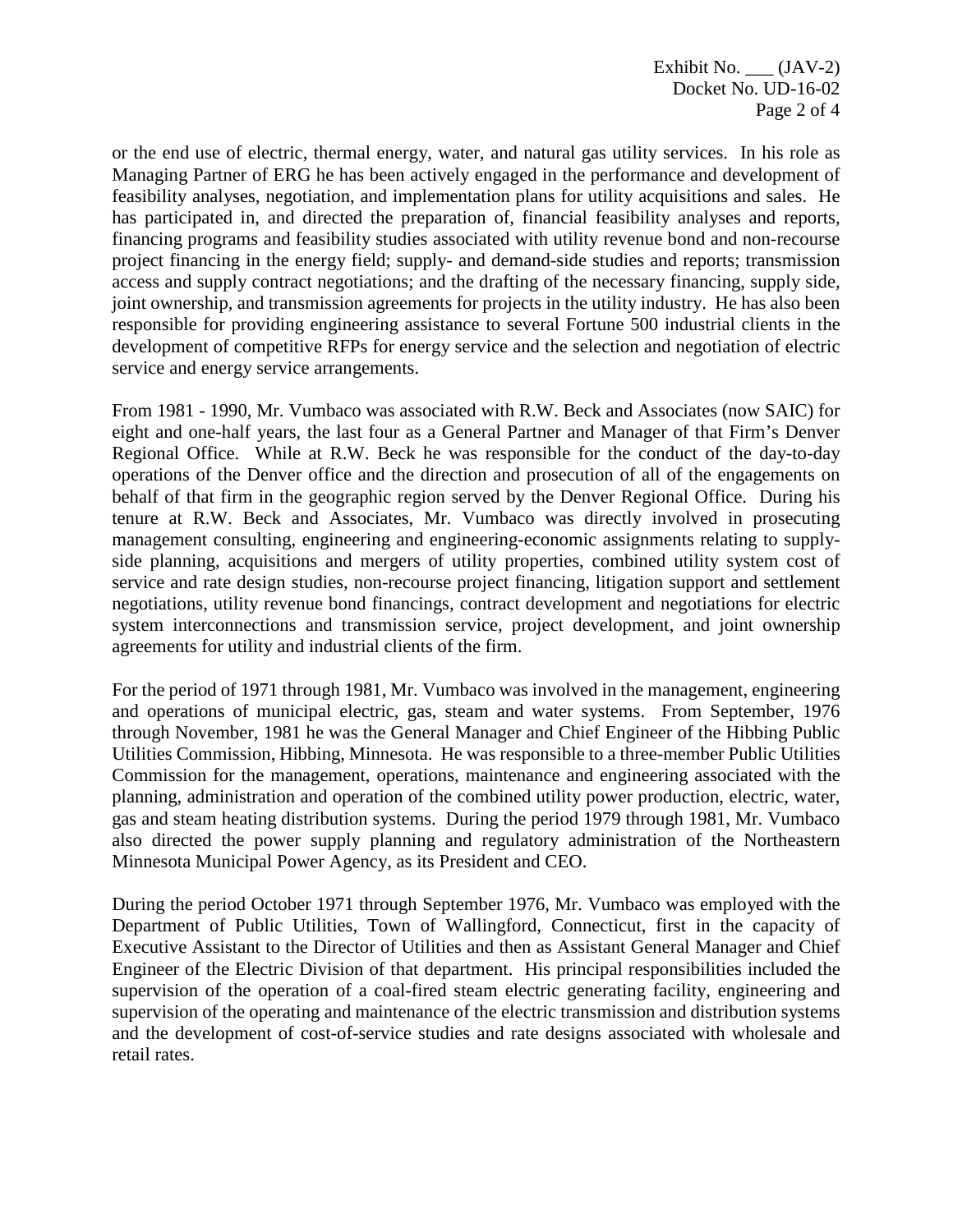Exhibit No.  $\_\_$  (JAV-2) Docket No. UD-16-02 Page 3 of 4

From July 1969 through June 1970, Mr. Vumbaco was employed by Collins Radio Corporation of Dallas, Texas, as a Research and Development Engineer in their Avionics and Applied Sciences Division. His responsibilities included the development of power supply packages for in-flight navigational computer systems.

Mr. Vumbaco has authored and presented numerous papers on the effects of open access and customer choice on utilities; utility deregulation costs, benefits, and potential opportunities; competitive utility access matters; utility deregulation and the impact on municipalities; municipal franchise fees; electric utility retail wheeling issues; strategic utility supply and demand-side planning issues; and municipal acquisition of private utility properties.

In addition, Mr. Vumbaco has received accredited professional training from the following organizations in the following areas:

*National Association of Regulatory Commissioners (NARUC)*

Best Practices for Evaluation of Efficiency Programs Dynamic Pricing Evaluation Exploring Aggregated Net Metering Smart Meters/Smart Grid Rate Design Issues for DSM and Smart Meters

*National Society of Professional Engineers (NSPE)*

Engineering Ethics: A Conversation Ethical Issues in Communications and Marketing Ethics and Work: Balancing the Interest of Peers Engineering Ethics: Business Issues Ethics Forum: Professional Issues

*Rocky Mountain Electrical League (RMEL)*

Financial Markets and their Impact on Electric Utilities Solar Renewable Technologies Conference Compact Linear Fresnel Reflector Solar Steam Generator Design and Application Thermal Energy Storage: Current Value and Future Directions Concentrating Solar Power Parabolic Trough Sierra Sun Tower Project Utility Scale Photovoltaic Power Integrating Wind Generation in the Pacific Northwest Managing Regulatory Risk Workshop Critical Industry Issues and Challenges Fundamentals of Risk Management Uncertainty and Risks from the Regulatory Process Assessment of Regulatory Risks Prioritization of Regulatory Risks Regulatory Risks Mitigation Tactics